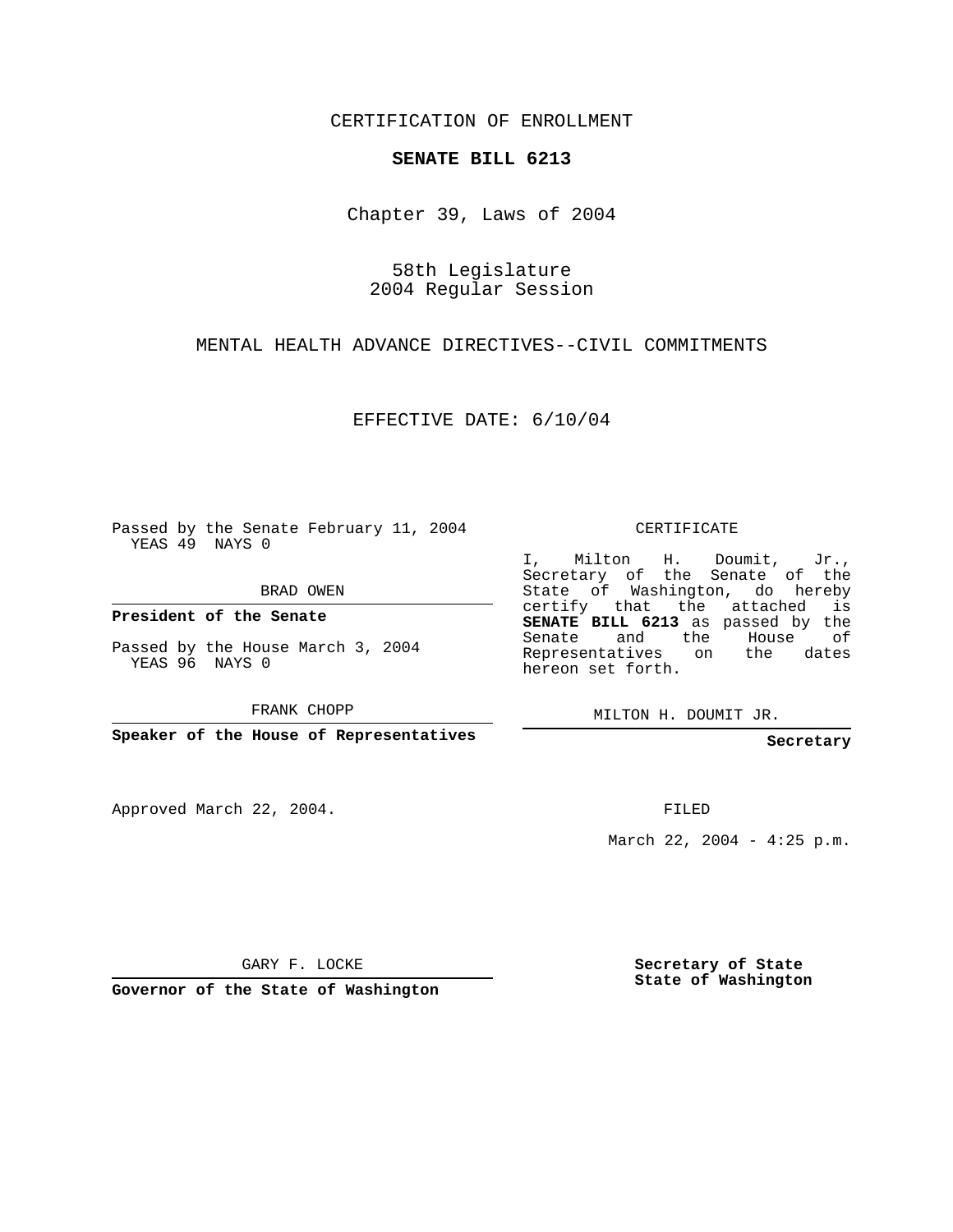## **SENATE BILL 6213** \_\_\_\_\_\_\_\_\_\_\_\_\_\_\_\_\_\_\_\_\_\_\_\_\_\_\_\_\_\_\_\_\_\_\_\_\_\_\_\_\_\_\_\_\_

\_\_\_\_\_\_\_\_\_\_\_\_\_\_\_\_\_\_\_\_\_\_\_\_\_\_\_\_\_\_\_\_\_\_\_\_\_\_\_\_\_\_\_\_\_

Passed Legislature - 2004 Regular Session

## **State of Washington 58th Legislature 2004 Regular Session**

**By** Senators Hargrove, Stevens and Winsley

Read first time 01/14/2004. Referred to Committee on Children & Family Services & Corrections.

 AN ACT Relating to making technical, clarifying, and nonsubstantive changes to mental health advance directive provisions; amending RCW 71.32.140; and creating a new section.

BE IT ENACTED BY THE LEGISLATURE OF THE STATE OF WASHINGTON:

 NEW SECTION. **Sec. 1.** Questions have been raised about the intent of the legislature in cross referencing RCW 71.05.050 without further clarification in RCW 71.32.140. The legislature finds that because RCW 71.05.050 pertains to a variety of rights as well as the procedures for detaining a voluntary patient for evaluation for civil commitment, and the legislature intended only to address the right of release upon request, there is ambiguity as to whether an incapacitated person admitted pursuant to his or her mental health advance directive and seeking release can be held for evaluation for civil commitment under chapter 71.05 RCW. The legislature therefore intends to clarify the ambiguity without making any change to its intended policy as laid out in chapter 71.32 RCW.

 **Sec. 2.** RCW 71.32.140 and 2003 c 283 s 14 are each amended to read as follows: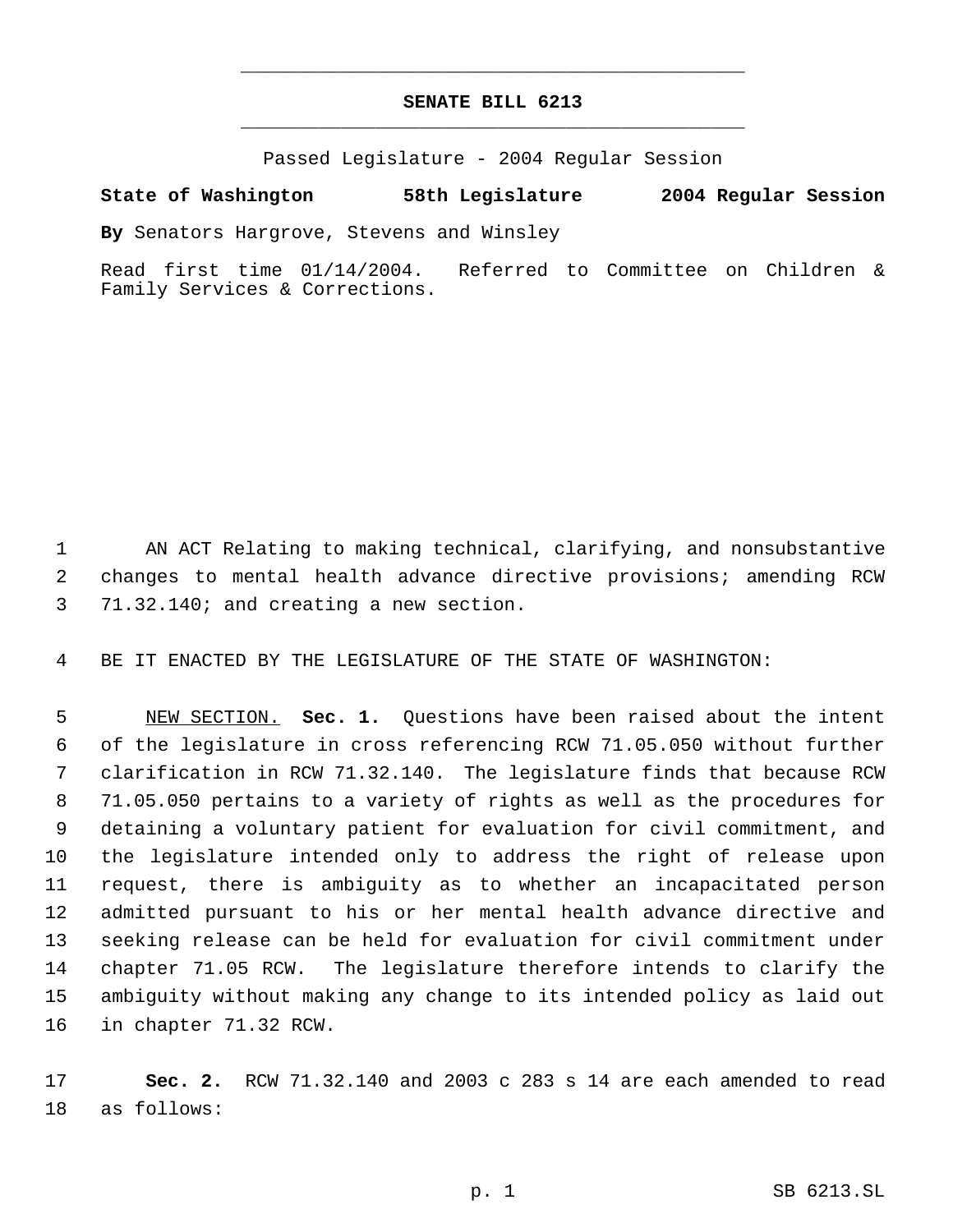(1) A principal who:

 (a) Chose not to be able to revoke his or her directive during any period of incapacity;

 (b) Consented to voluntary admission to inpatient mental health 5 treatment, or authorized an agent to consent on the principal's behalf; and

 (c) At the time of admission to inpatient treatment, refuses to be admitted,

 may only be admitted into inpatient mental health treatment under subsection (2) of this section.

 (2) A principal may only be admitted to inpatient mental health treatment under his or her directive if, prior to admission, a physician member of the treating facility's professional staff:

 (a) Evaluates the principal's mental condition, including a review of reasonably available psychiatric and psychological history, diagnosis, and treatment needs, and determines, in conjunction with another health care provider or mental health professional, that the principal is incapacitated;

 (b) Obtains the informed consent of the agent, if any, designated in the directive;

 (c) Makes a written determination that the principal needs an inpatient evaluation or is in need of inpatient treatment and that the evaluation or treatment cannot be accomplished in a less restrictive setting; and

 (d) Documents in the principal's medical record a summary of the physician's findings and recommendations for treatment or evaluation.

 (3) In the event the admitting physician is not a psychiatrist, the principal shall receive a complete psychological assessment by a mental health professional within twenty-four hours of admission to determine the continued need for inpatient evaluation or treatment.

 (4)(a) If it is determined that the principal has capacity, then the principal may only be admitted to, or remain in, inpatient treatment if he or she consents at the time or is detained under the involuntary treatment provisions of chapter 70.96A, 71.05, or 71.34 RCW.

 (b) If a principal who is determined by two health care providers or one mental health professional and one health care provider to be